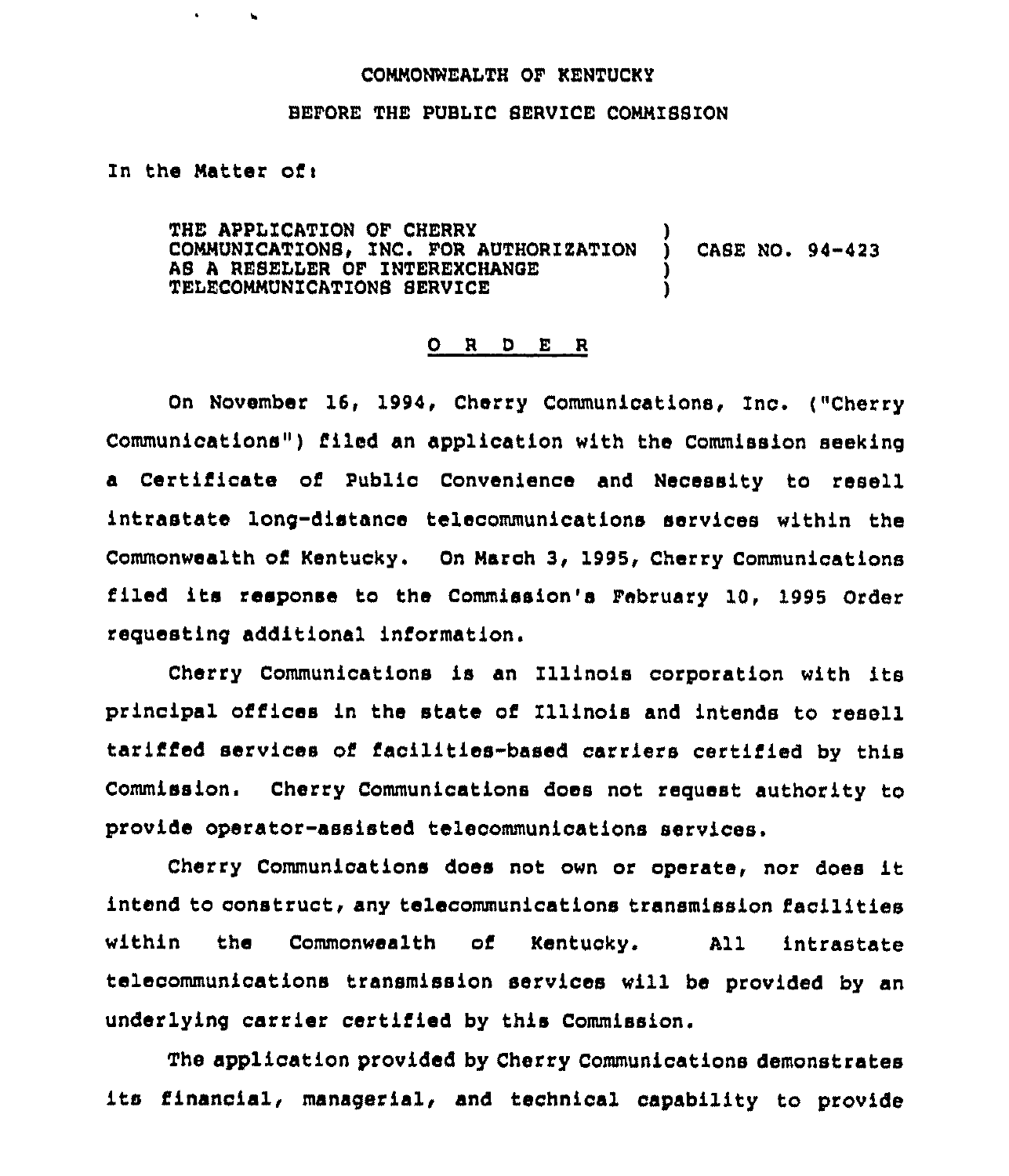utility service. The Commission finds that Cherry Communications should be authorised to resell intrastate long-distance telecommunications services within the Commonwealth of Kentucky.

 $\bullet$ 

Cherry Communications filed its proposed tariff on November 16, 1994. Zn response to the Commission's request for additional information, Cherry Communications filed revised tariff sheets on March 3, 1995. The Commission finds that the rates proposed by Cherry Communications, as revised on March 3, 1995 and with the following additional modification should be approved as the fair, just, and reasonable rates to be charged: Refer to Original Sheets 36-38, Sections 4.1-4.7; Original Sheets 47-48, Sections 4.13-4.20; and Original Sheet 50, Sections 4.25-4.27 of the proposed tariff. Provide revised tariff sheets that include, in addition to the ranges listed, the parameters and/or conditions which determine the specific rates for recurring monthly and per call charges for a subscriber.

The Commission, having considered the evidence of record and being otherwise sufficiently advised, HEREBY ORDERS that:

1. Cherry Communications be and it hereby is granted authority to resell intrastate long-distance telecommunications services within the Commonwealth of Kentucky on and after the date of this Order.

 $-2-$